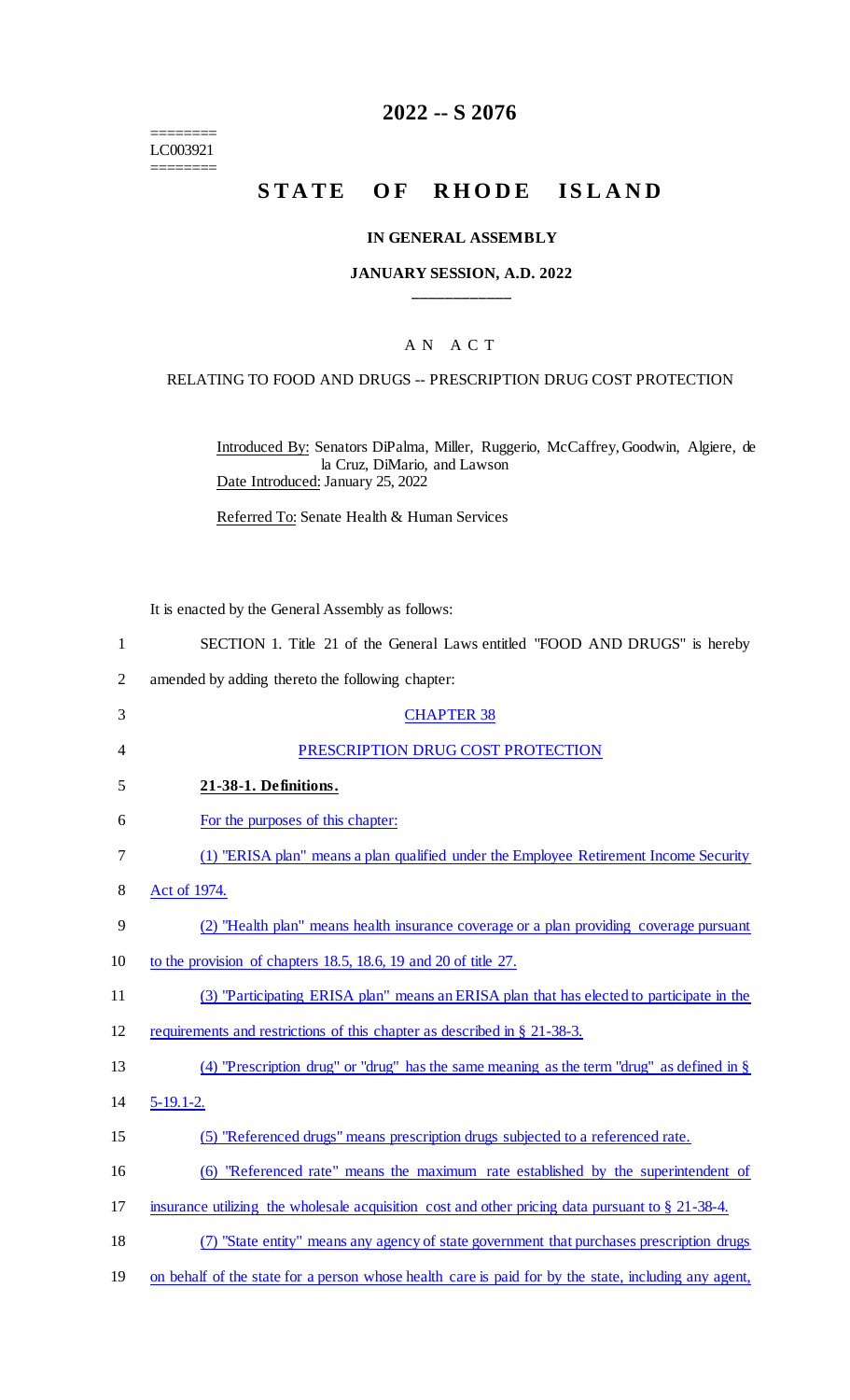vendor, fiscal agent, contractor, or other party acting on behalf of the state. State entity does not include the medical assistance program established under 42 U.S.C. § 1396 et seq. (8) "Wholesale acquisition cost" means, with respect to a drug or biological, the manufacturer's list price for the drug or biological to wholesalers or direct purchasers in the United States, not including prompt pay or other discounts, rebates or reductions in price, for the most recent month for which the information is available, as reported in wholesale price guides or other publications of drug or biological pricing data. **21-38-2. Payment in excess of referenced rate -- prohibited.** (a) It is a violation of this chapter for a state entity or health plan or participating ERISA plan to purchase referenced drugs to be dispensed or delivered to a consumer in the state, whether directly or through a distributor, for a cost higher than the referenced rate as determined in § 21- 38-4. (b) It is a violation of this chapter for a retail pharmacy licensed in this state to purchase for sale or distribution referenced drugs for a cost that exceeds the referenced rate to a person whose health care is provided by a state entity or health plan or participating ERISA plan. **21-38-3. ERISA plan opt-in.** An ERISA plan may elect to participate in the provisions of this chapter. Any ERISA plan that desires its purchase of prescription drugs to be subject to the prohibition described in § 21-38- 19 2 shall notify the superintendent of insurance in writing by February 1 of each year. **21-38-4. Referenced drugs determined.** (a) As of March 1 of each calendar year, the director of the state employee health insurance 22 plan shall transmit to the superintendent of insurance a list of the two hundred fifty (250) most costly prescription drugs based upon net price multiplied utilization. For each of these prescription 24 drugs, the director of the state employee health insurance plan shall also provide the total net spent on each of those prescription drugs for the previous calendar year. 26 (b) Utilizing this information provided in subsection (a) of this section, as of May 1 of each calendar year the superintendent of insurance shall create and publish a list of two hundred fifty (250) referenced drugs that shall be subject to the referenced rate. (c) The superintendent of insurance shall determine the referenced rate by comparing the wholesale acquisition cost to the cost from the: (1) Ontario ministry of health and long-term care and most recently published on the Ontario drug benefit formulary; (2) Régie de L'Assurance Maladie du Québec and most recently published on the Québec public drug programs list of medications.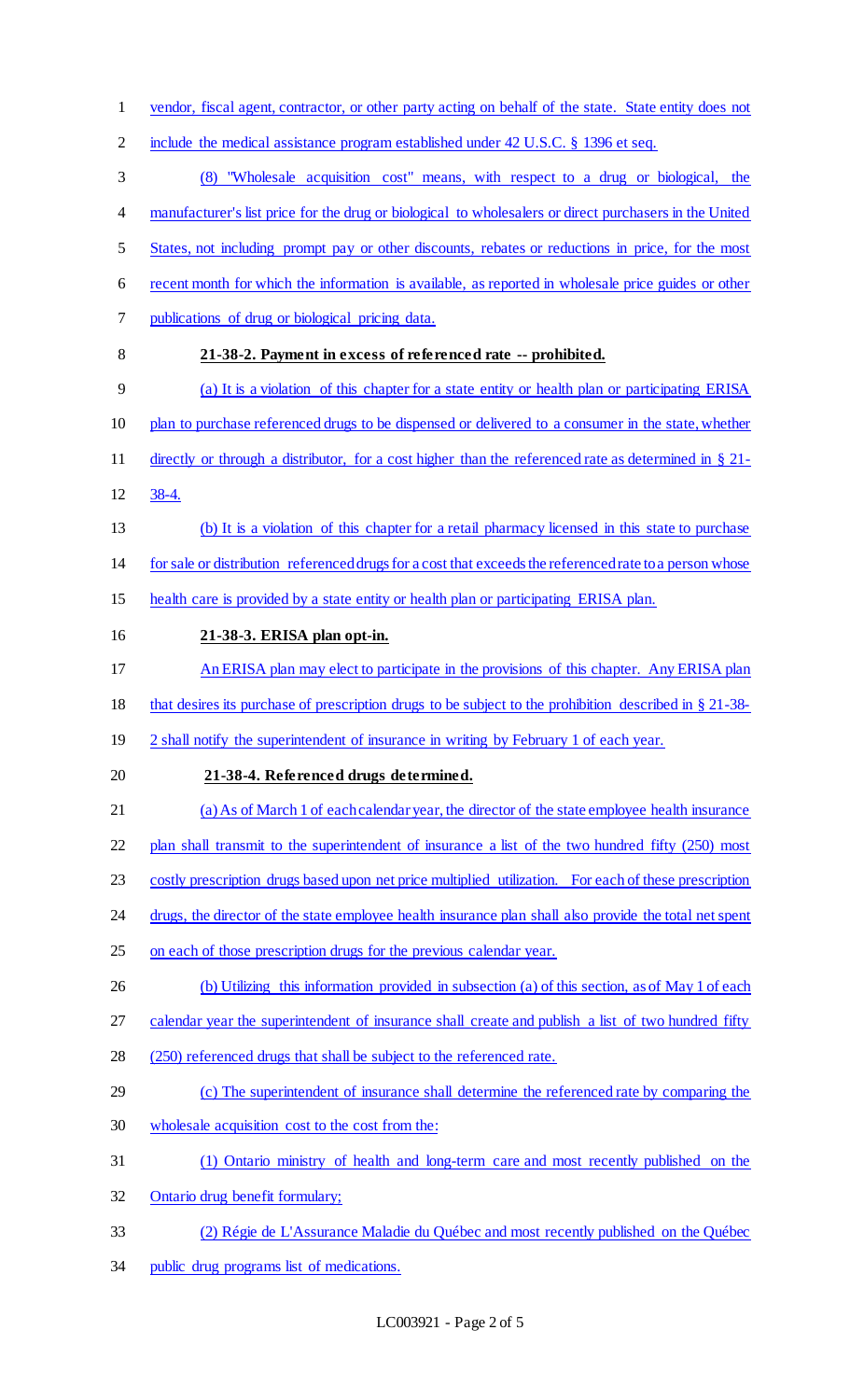(3) British Columbia ministry of health and most recently published on the British Columbia pharmacare formulary; and (4) Alberta ministry of health and most recently published on the Alberta drug benefit list. (d) The referenced rate for each prescription drug shall be calculated as the lowest cost among those resources and the wholesale acquisition cost. If a specific referenced drug is not included within resources described in subsection (c) of this section, the superintendent of insurance shall utilize for the purpose of determining the referenced rate ceiling price for drugs as reported by the government of Canada patented medicine prices review board. (e) The superintendent of insurance shall calculate annually the savings that are expected to be achieved by subjecting prescription drugs to the referenced rate. In making this determination 11 the superintendent of insurance shall consult with the director of the state employee health insurance plan and the chair of the state board of pharmacy. (f) The superintendent of insurance shall have the authority to promulgate regulations under § 42-14-5 to fully implement the requirements of this chapter. **21-38-5. Registered agent and office within the state .** 16 Any entity that sells, distributes, delivers or offers for sale any prescription drug in the state shall be required to maintain a registered agent and office within the state. **21-38-6. Use of savings.** (a) Any savings generated as a result of implementation and compliance with the provisions 20 of this chapter shall be used to reduce costs to consumers. Any state entity, health plan or 21 participating ERISA plan shall calculate such savings and utilize such savings directly to reduce costs for its members. (b) No later than April 1 of each calendar year, each state entity, health plan and 24 participating ERISA plan subject to this chapter shall submit to the superintendent of insurance a 25 report describing the savings achieved for each referenced drug for the previous calendar year and how those savings were used to achieve the requirements of lower cost prescription prices. **21-38-7. Prohibition on withdrawal of referenced drugs for sale .** (a) It shall be a violation of this chapter for any manufacturer or distributor of a referenced 29 drug to withdraw that drug from sale or distribution within this state for the purpose of avoiding the impact of the rate limitations set forth in § 21-38-2. (b) Any manufacturer that intends to withdraw a referenced drug from sale or distribution from within the state shall provide a notice of withdrawal in writing to the superintendent of insurance and to the attorney general one hundred eighty (180) days prior to withdrawal. (c) The superintendent of insurance shall assess a penalty on any manufacturer or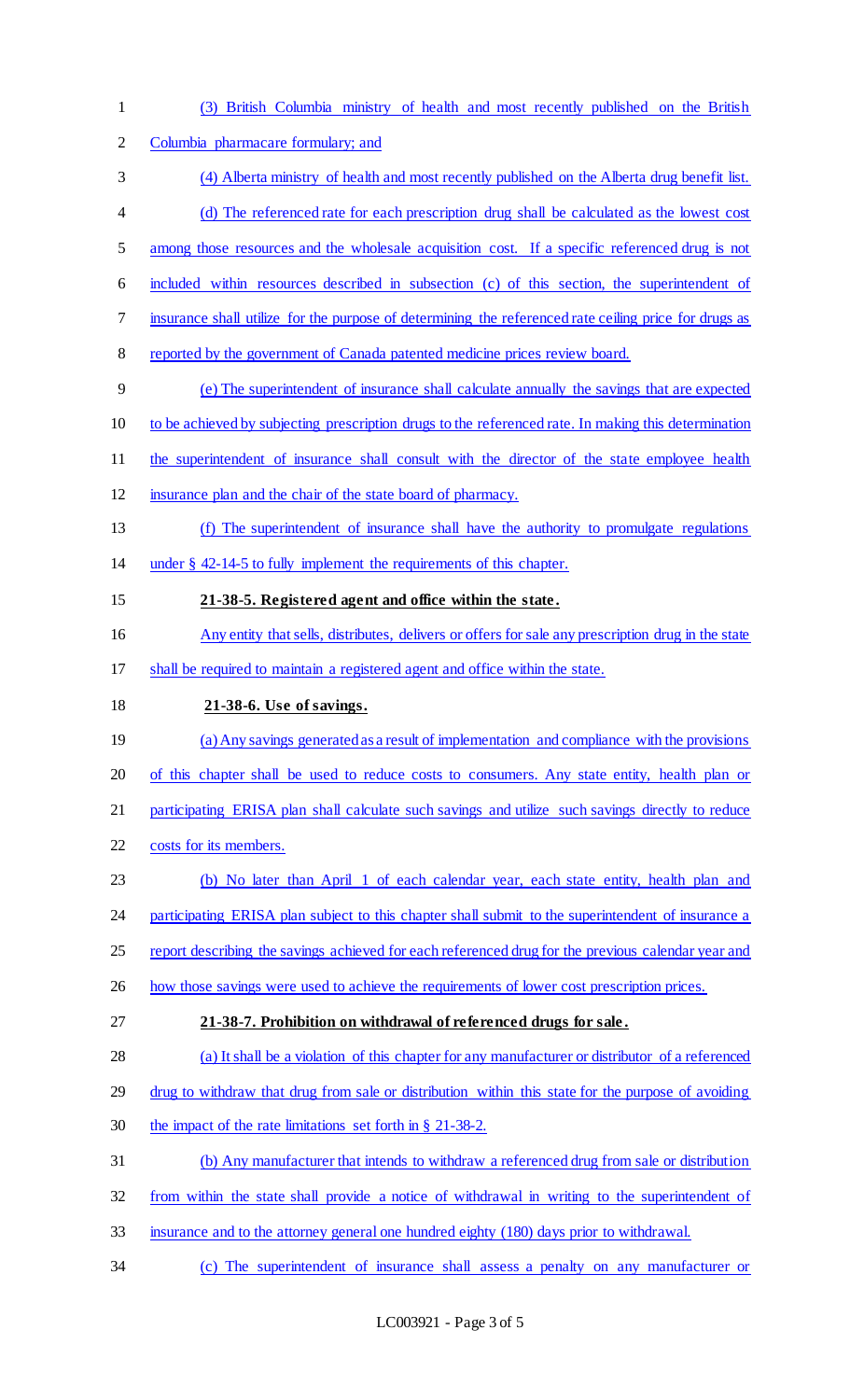distributor that it determines has withdrawn a referenced drug from distribution or sale in the state 2 in violation of § 21-38-7(a). With respect to each referenced drug for which the superintendent of insurance has determined the manufacturer or distributor has withdrawn from the market, the penalty shall be equal to five hundred thousand dollars (\$500,000) or the amount of annual savings determined by the superintendent of insurance as described in § 21-38-4(e), whichever is greater. (d) It shall be a violation of this chapter for any manufacturer or distributor of a referenced drug to refuse to negotiate in good faith with any payer or seller of prescription drugs a price that is within the referenced rate as determined in §21-38-4. (e) The superintendent of insurance shall assess a penalty on any manufacturer or distributor that it determines has failed to negotiate in good faith in violation of subsection (d) of 11 this section. With respect to each referenced drug for which the superintendent of insurance has determined the manufacturer or distributor has failed to negotiate in good faith, the penalty shall be equal to five hundred thousand dollars (\$500,000) or the amount of annual savings determined 14 by the superintendent of insurance as described in  $\S$  21-38-4(e), whichever is greater. **21-38-8. Enforcement.** (a) Each violation of § 21-38-2 shall be subject to a fine of one thousand dollars (\$1,000). Every individual transaction in violation of § 21-38-2 is determined to be a separate violation. (b) The attorney general is authorized to enforce the provisions of this statute on behalf of 19 any state entity or consumers of prescription drugs. The refusal of a manufacturer or distributor to negotiate in good faith as described in § 21-38-7(d) shall be a valid affirmative defense in any enforcement action for a violation of § 21-38-2. **21-38-9. Severability.** If any provision of this chapter or its application to any person or circumstances is held 24 invalid, the invalidity shall not affect other provisions or applications of the chapter which can be

- given effect without the invalid provision or application, and to this end the provisions of this
- chapter are declared to be severable.
- SECTION 2. This act shall take effect upon passage.

======== LC003921 ========